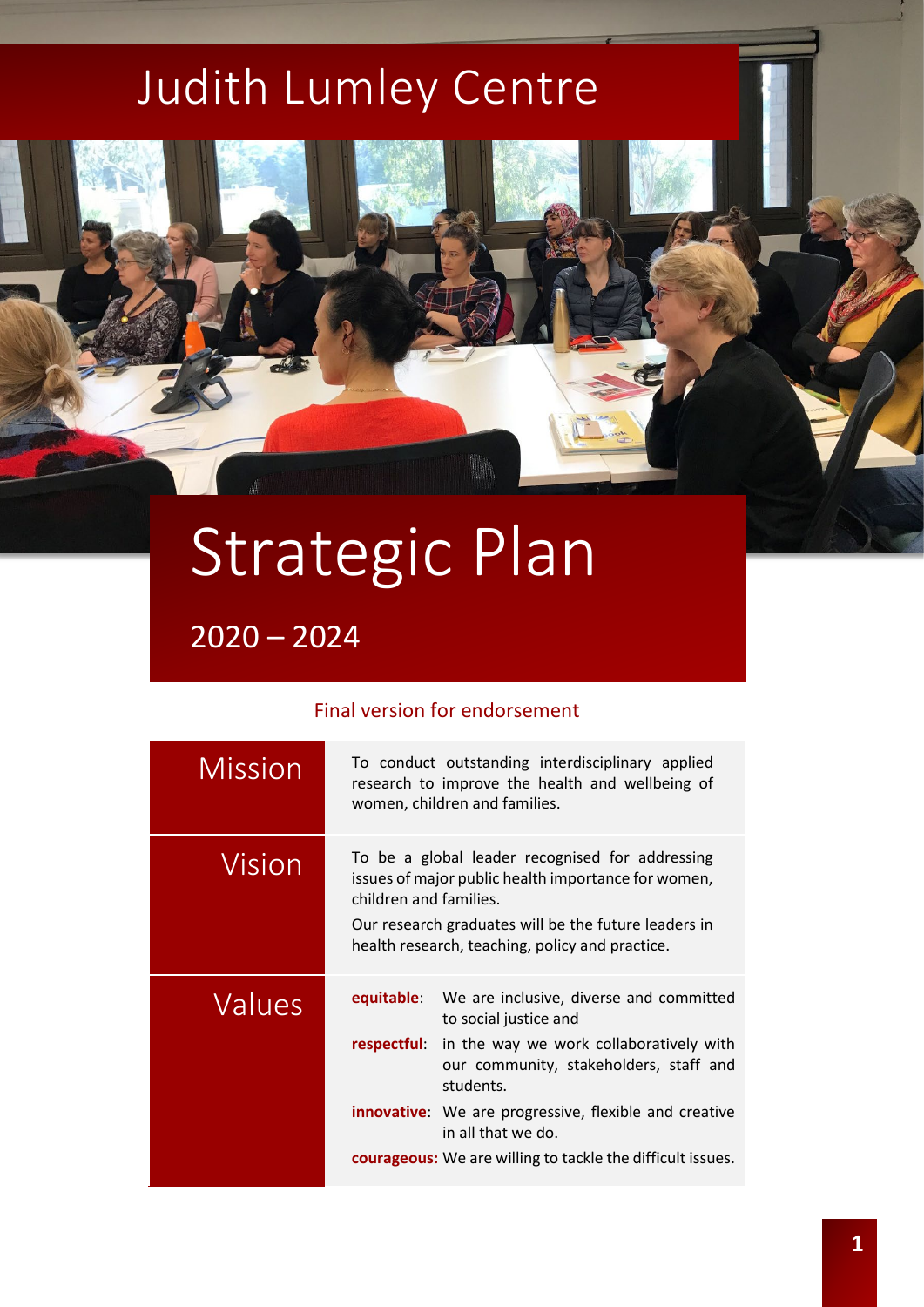## The Judith Lumley Centre

#### Who we are

**The Judith Lumley Centre ("JLC", "the Centre") is a multidisciplinary health research centre in the College of Science, Health and Engineering, School of Nursing and Midwifery (the School) at La Trobe University in Melbourne, Australia.**

The Centre was established in 1991 by Professor Judith Lumley, a leading clinician, academic and public health researcher in perinatal epidemiology and maternity services. Judith was an inspiration and mentor to numerous researchers, many of whom continue to work at the Centre. She created a Centre with an emphasis on rigorous research methods and methodologies, and a collaborative and inclusive approach. Her legacy continues to inform how the Centre operates today. Originally focussed on maternal and infant health, the Centre's activities now include a broader focus on families.

#### What we do

**The Judith Lumley Centre has built a strong program of research addressing issues of major public health importance for women, children and families.** 

**We lead research in the following eight areas:** 

- **Aboriginal and Torres Strait Islander family health**
- **Breastfeeding**
- **•** Child, family and community health
- **•** Mother and infant health and maternity services
- **Reproductive health and planned parenthood**
- Reducing and preventing violence against women and children
- **Transition to contemporary parenthood**
- Work and family

We have a broad public and population health focus and our work is underpinned by a commitment to equity, diversity, social justice and the importance of supporting Australia's most vulnerable families. Continuing the legacy of Judith Lumley, we work with migrant, refugee and Aboriginal women and their families to understand their unique needs and to design culturally safe interventions to improve their health and wellbeing. We work collaboratively with communities and other stakeholders to address complex issues.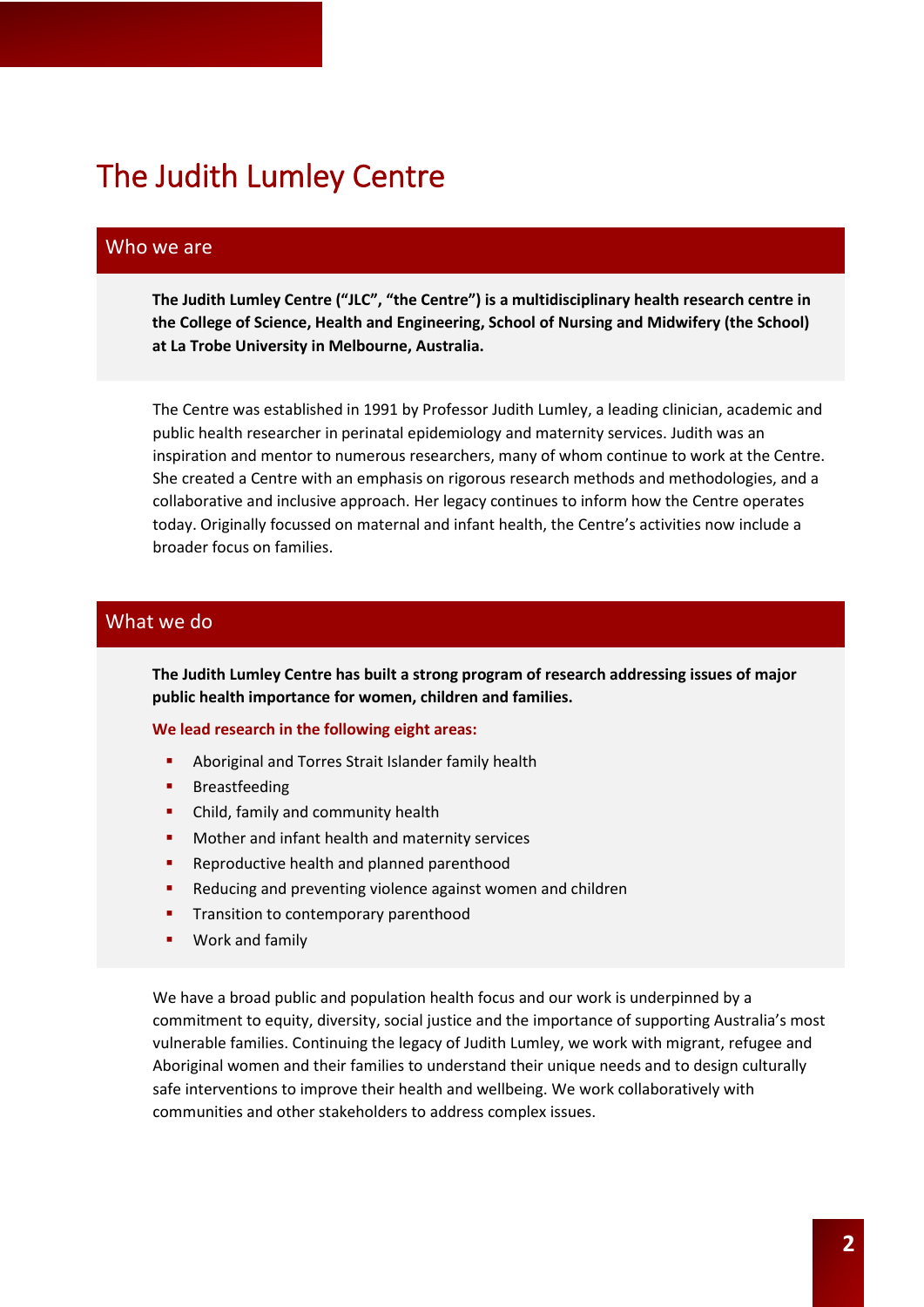We promote the need for research, service development, evaluation and policy to be linked. We support the evaluation of interventions using gold-standard randomised controlled trials, research translation into clinical practice, and implementation of effective and cost-effective interventions.

We are an important voice in promoting evidence-based policy decision-making, and in public discourse on contemporary issues such as pregnancy and birth, breastfeeding, parenting, worklife balance, family violence, sexual and reproductive health, families and childhood.

#### Our people

**Our staff and students are the core and the strength of the Centre, each of whom makes a crucial contribution to its life and work.**

We have a dedicated team of research staff from a diverse range of disciplines including midwifery, nursing, medicine, maternal and child health, public health, epidemiology, sociology, psychology, social work, applied statistics and social science. Our staff team includes a number of proficient and engaged professional administrative and project staff. In 2019 we had 20 fulltime equivalent staff.

Our staff are highly engaged and enjoy working at JLC. Results from recent staff satisfaction surveys showed that we consistently perform higher in almost all measures of engagement and satisfaction compared to other research centres and other Australian universities.

We have a mix of local and international Higher Degree Research (HDR) students. Students actively seek a placement with our Centre given its reputation for producing world-leading research, for providing a high-quality program of education and support, and for its high completion rates. Mirroring our staff diversity, our students come from a range of disciplines including midwifery, nursing, maternal and child health, medicine, public health, psychology, pharmacy, social sciences and physiotherapy. In 2019 we had 30 HDR students. Many are undertaking their studies part-time as they continue with clinical or teaching roles.

Our students and staff come to us with diverse work and cultural backgrounds, with research interests that align with our mission and vision, but which expand our range in breadth and depth. This diversity provides opportunities to develop new research networks and partnerships and sustained programs of research in new areas to improve health and wellbeing for all families across the whole community.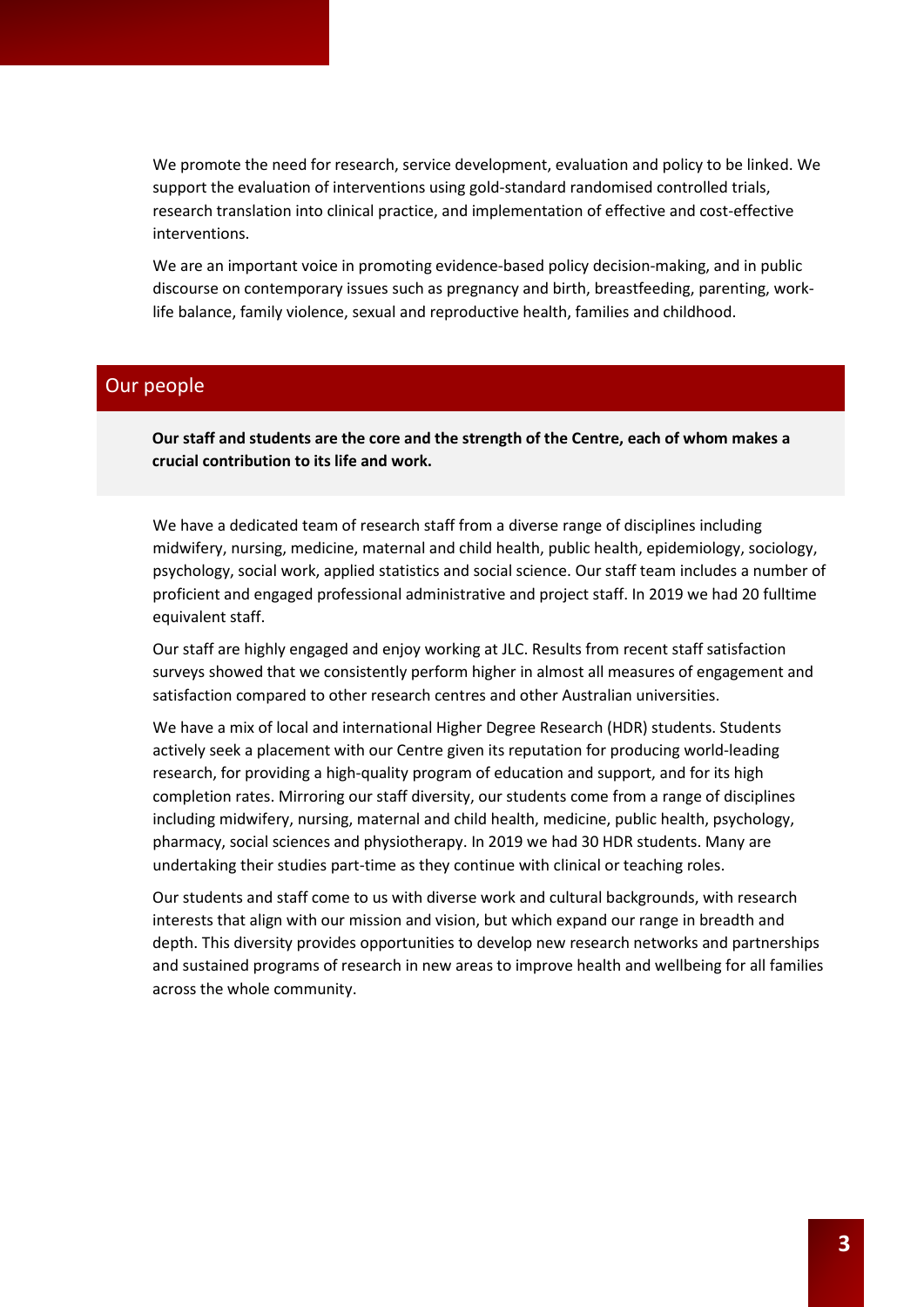#### Our partners

**We want our research to have an impact; to improve the health and wellbeing of families and communities. Our work to achieve this is strengthened by active and sustained collaborations with local, national and international partners.**

We work with a range of service, policy and community partners to ensure our research has a real world, applied focus that can be used to inform policy, clinical practice, service models, and new programs and services. Many of our partnerships are longstanding and include state and national government departments, health care providers such as maternity hospitals and maternal and child health services, and numerous community and non-government organisations.

We work with some of the leading national and international academics on key research that aligns with our mission and vision. We are well-connected with respected researchers nationally and internationally in our respective fields. We regularly host international researchers for visits that range from one week to one year in duration. These visits are mutually beneficial and often result in ongoing collaboration. We have developed active research collaborations with communities, services, and researchers across Australia and in countries as diverse as Brazil, Norway, Sweden, Timor Leste, the United Kingdom and the United States of America.

We participate as subject matter experts in the development of national and international guidelines. We are on numerous professional advisory bodies across a range of disciplines, including maternity, maternal and child health, and sexual and reproductive health. We are members of editorial review boards for top ranking international journals in the fields of public health, midwifery, breastfeeding and social science. We are panellists for national and international competitive grant review panels, promotion review panels and international prize committees. Through these many and varied roles, we both *contribute* and *further* our knowledge in our fields of expertise.

Many of our staff have joint appointments, for example with tertiary maternity hospitals or as teaching academics in the School of Nursing and Midwifery. Professors Della Forster and Professor Christine East have joint appointments with the Royal Women's Hospital and the Mercy Hospital for Women, respectively. Joint appointments provide leadership in evidencebased clinical care and related research, promote the translation of research into policy and practice, and ultimately lead to better health outcomes for the communities served by these hospitals. Our relationships with the Women's and the Mercy are stronger as a result and mean there are always emerging opportunities for new collaborative research, as well as more visible pathways to higher degrees for clinicians at the sites. Joint appointments have recently been made with organisations in South Australia and the Northern Territory as part of our research to improve the health and wellbeing of vulnerable Aboriginal and Torres Strait Islander families.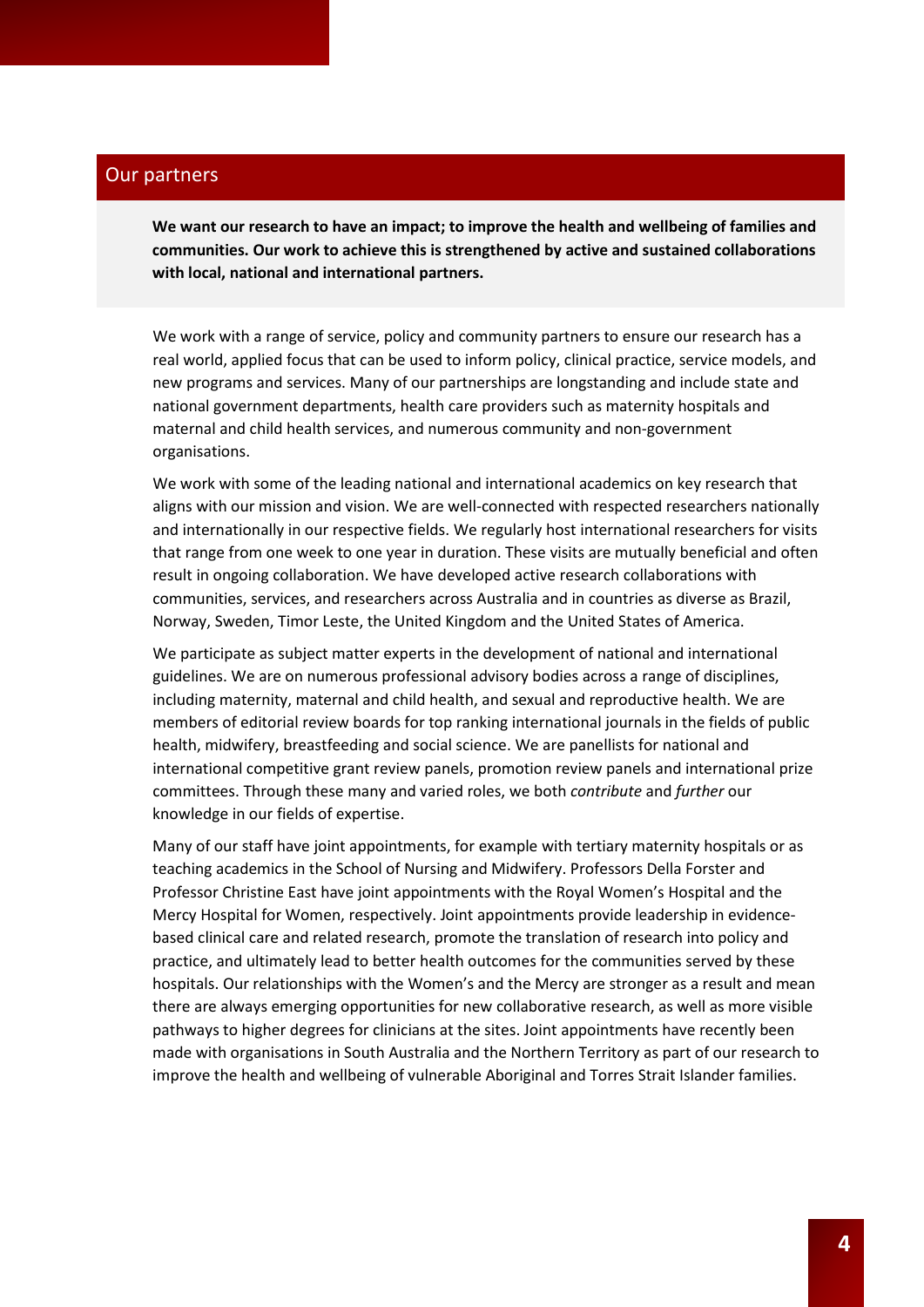#### Our achievements

**We are proud of our work at the Judith Lumley Centre, and celebrate all our achievements, big and small.**

This figure is a snapshot of just some of our achievements over the past five years.



**MCH**: Maternal & Child Health

**TCPP**: Transition to Contemporary Parenthood **HPNF**: Healing the Past by Nurturing the Future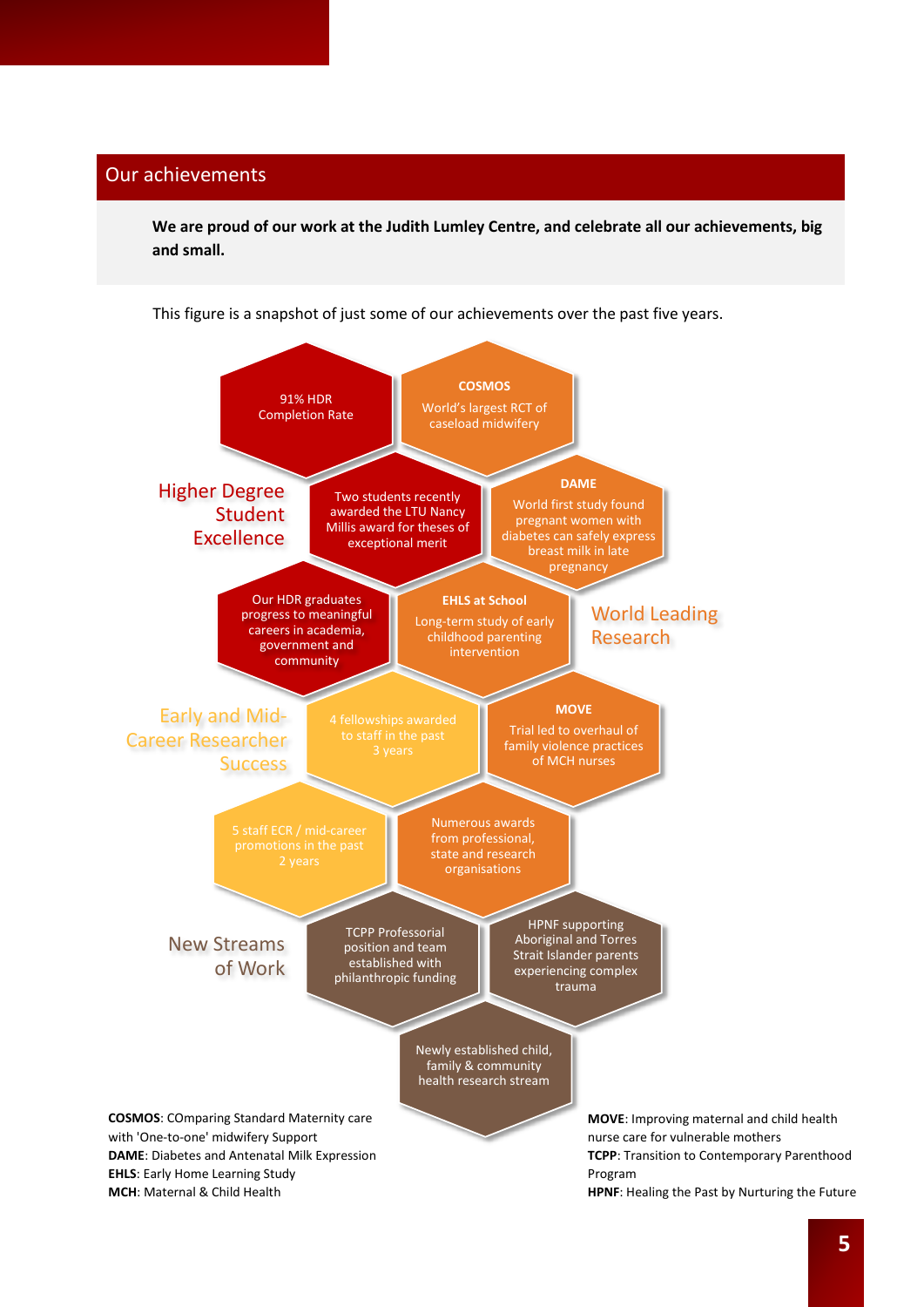#### Development of the Judith Lumley Centre Strategic Plan

**The Judith Lumley Centre Strategic Plan was informed by and aligns with the University-wide Strategic Plan and Research Plan, and School of Nursing and Midwifery Strategic Plan. All Centre staff and students were invited to a series of consultation sessions where the content and priorities were developed. The content was progressively refined and a draft of the Plan was distributed for feedback.**

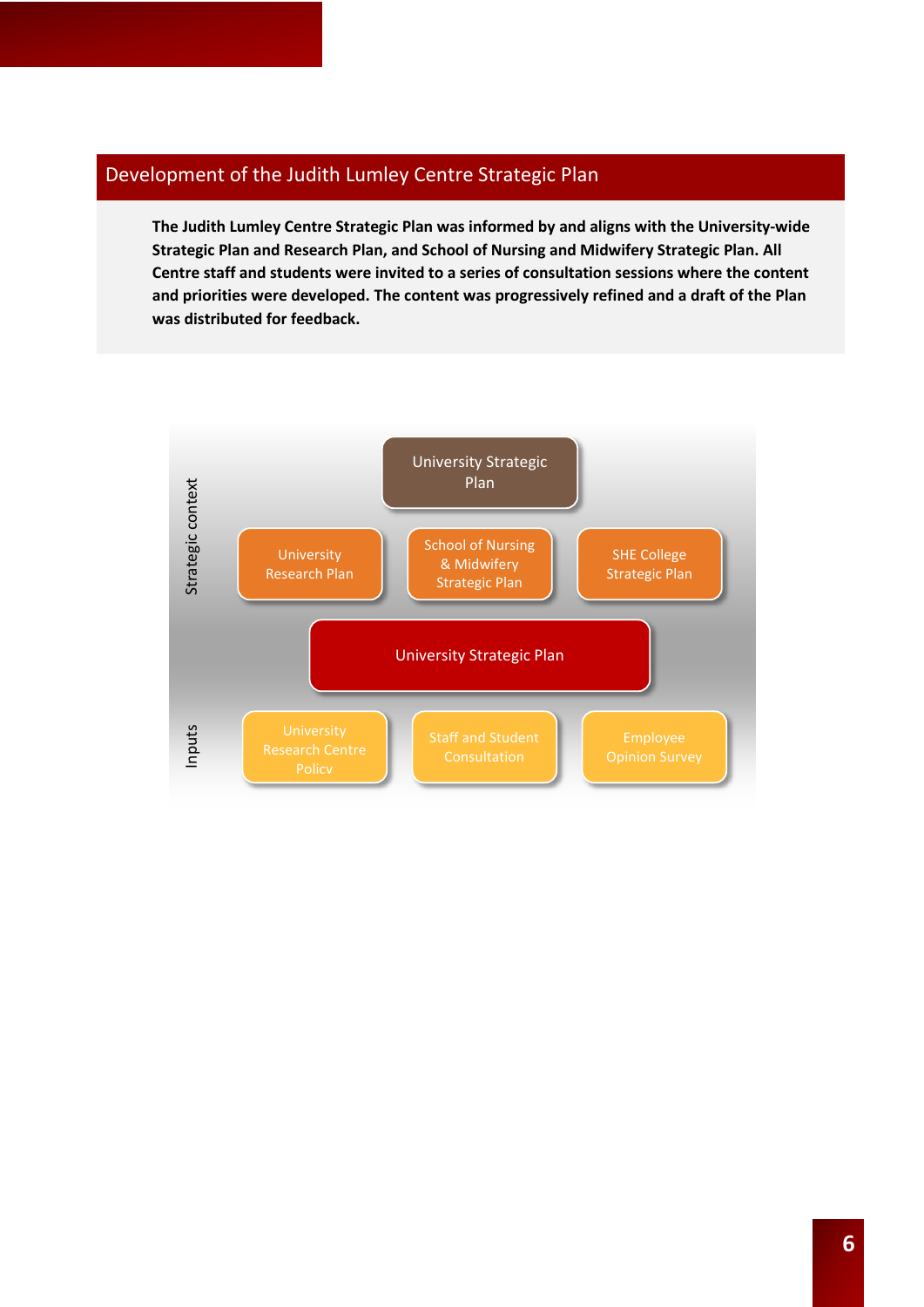### Our Goals

#### **Goal 1** We will be the research partner of choice

**We have strong, stable and productive relationships with a broad range of research partners. We know that to improve outcomes for families and communities, we must actively partner with them. Our collaborative approach means our research is accessible and able to be translated into practice. We want to nurture and grow our research partnerships – within La Trobe University, with government departments, with health, education and community providers, and importantly, with families and communities.**

|       | Objective                                                                                                                    |              | <b>Actions</b>                                                                                                                                                                                             | Timeframe         |
|-------|------------------------------------------------------------------------------------------------------------------------------|--------------|------------------------------------------------------------------------------------------------------------------------------------------------------------------------------------------------------------|-------------------|
| 1.1   | Nurture and grow<br>collaborations with our<br>stakeholders and<br>experts national and<br>internationally                   | a)           | Value and strengthen community stakeholder<br>participation in research                                                                                                                                    | Ongoing           |
|       |                                                                                                                              | b)           | Increase our use of codesign in our research projects                                                                                                                                                      | Within 2 years    |
|       |                                                                                                                              | c)           | Establish a JLC external advisory committee                                                                                                                                                                | Within 2 years    |
|       |                                                                                                                              | d)           | Participate in collaborative activities e.g. expert panels,<br>government advisory groups, grant review panels, etc                                                                                        | Ongoing           |
|       |                                                                                                                              | e)           | Engage with potential collaborative partners through<br>invitations to speak at JLC events and participate in<br>projects and publications                                                                 | Ongoing           |
| $1.2$ | Strengthen and<br>broaden our clinical<br>stakeholder<br>relationships                                                       | a)           | Nurture and consolidate existing and establish new<br>relationships with:<br><b>- metropolitan hospitals/health services</b><br>" regional health services<br>" primary care and community-based providers | Within 5 years    |
| 1.3   | Partner with internal<br>departments in the<br>University to further<br>the University's<br>strategic agenda                 | a)           | Strengthen existing and establish new relationships with<br>key internal stakeholders                                                                                                                      | Within 2 years    |
|       |                                                                                                                              | b)           | Create and respond to opportunities within the University<br>to conduct relevant research                                                                                                                  | Ongoing           |
|       |                                                                                                                              | c)           | Support the teaching and learning activities of the School<br>and University                                                                                                                               | Ongoing           |
| 1.4   | Proactively disseminate<br>our research activities<br>and outcomes to our<br>research partners and<br>other key stakeholders | a)           | Ensure our JLC newsletter is engaging and meets the<br>needs of the target audience                                                                                                                        | <b>Biannually</b> |
|       |                                                                                                                              | b)           | Ensure our Annual Report is engaging and meets the<br>needs of the target audience                                                                                                                         | Annually          |
|       |                                                                                                                              | $\mathsf{c}$ | Ensure findings from our all our research projects are<br>developed into high quality briefings and reports, and<br>disseminated to key stakeholders, tailored to the target<br>audience                   | Within 2 years    |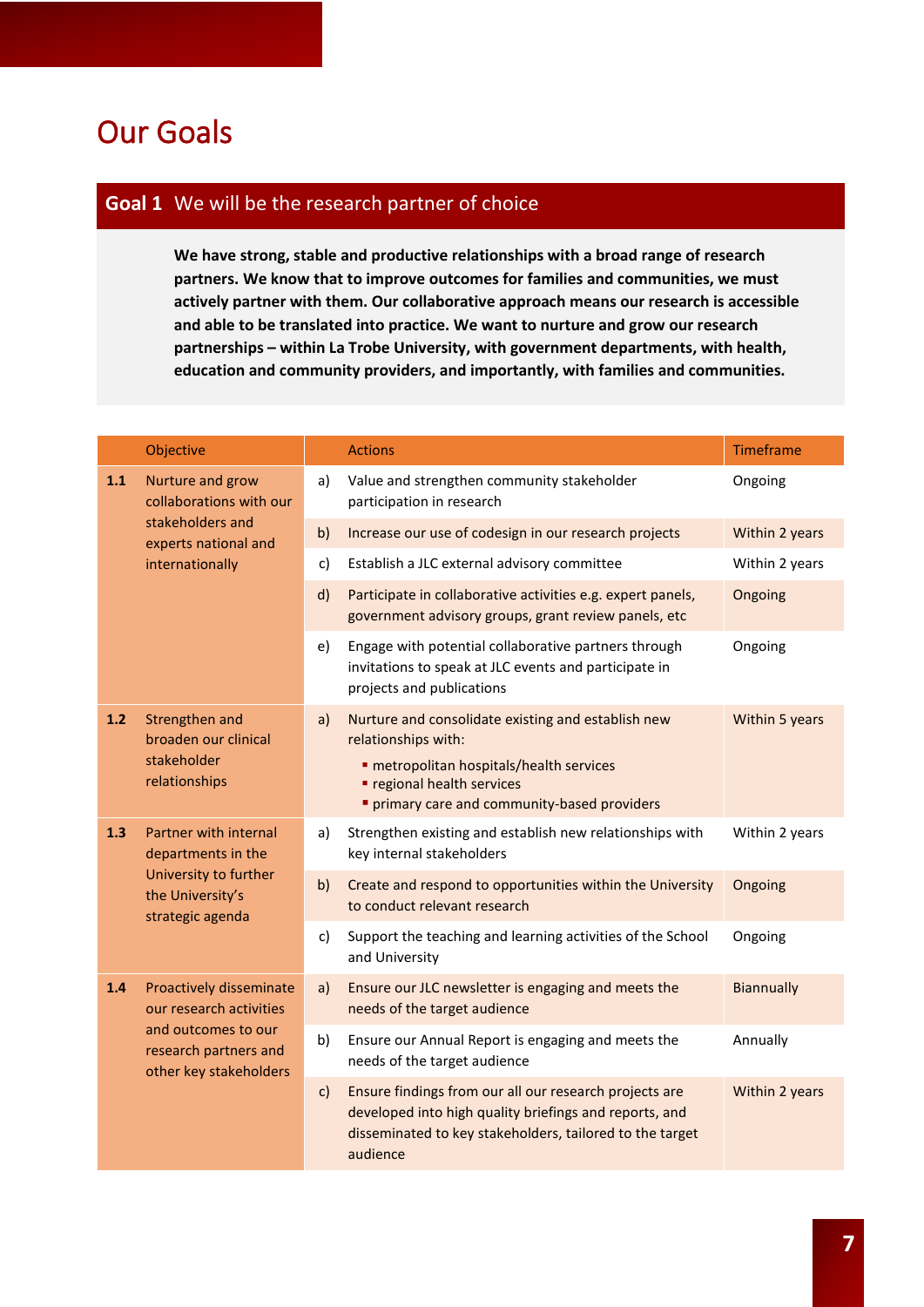#### **Goal 2** We will produce and sustain high quality research

**Our past research outputs speak for themselves. We want to build on this firm foundation of existing research and continue our success of attracting research funding to produce high quality research that will make a difference to women, children and families.**

|     | Objective                                                                            |    | <b>Actions</b>                                                                                                                                      | Timeframe      |
|-----|--------------------------------------------------------------------------------------|----|-----------------------------------------------------------------------------------------------------------------------------------------------------|----------------|
| 2.1 | Increase the number of<br>high-quality<br>publications in peer<br>reviewed journals  | a) | Publish articles that are: highly ranked in their field,<br>relevant, cited, and used to inform policy, practice and<br>research                    | Ongoing        |
|     |                                                                                      | b) | Be appropriately inclusive of colleagues in publications                                                                                            | Ongoing        |
| 2.2 | Increase research<br>funding from all<br>sources to sustain the<br><b>JLC</b> vision | a) | Be proactive in seeking out available grants (C1-4) and<br>create better systems for communicating and responding<br>to them                        | Within 2 years |
|     |                                                                                      | b) | Foster our collaborative approach to grant writing<br>through the training and mentoring of staff                                                   | Ongoing        |
|     |                                                                                      | c) | Access Research Focus Area (RFA) grants to support pilot<br>research and ECR projects                                                               | Annually       |
| 2.3 | Ensure the long-term<br>sustainability of our<br>research programs                   | a) | Develop and support succession planning                                                                                                             | Within 2 years |
|     |                                                                                      | b) | Develop the newly established child, family and<br>community health research and practice stream                                                    | Within 1 year  |
|     |                                                                                      | C) | Continue to expand the Aboriginal health program to be<br>recognised as a leader in Aboriginal family health research                               | Within 5 years |
|     |                                                                                      | d) | Build a JLC strategic fund to respond to opportunities,<br>future proof and ensure appropriate professional support                                 | Within 5 years |
|     |                                                                                      | e) | Invite university and government research leaders to the<br>Centre to be introduced and informed about our current<br>and past programs of research | Ongoing        |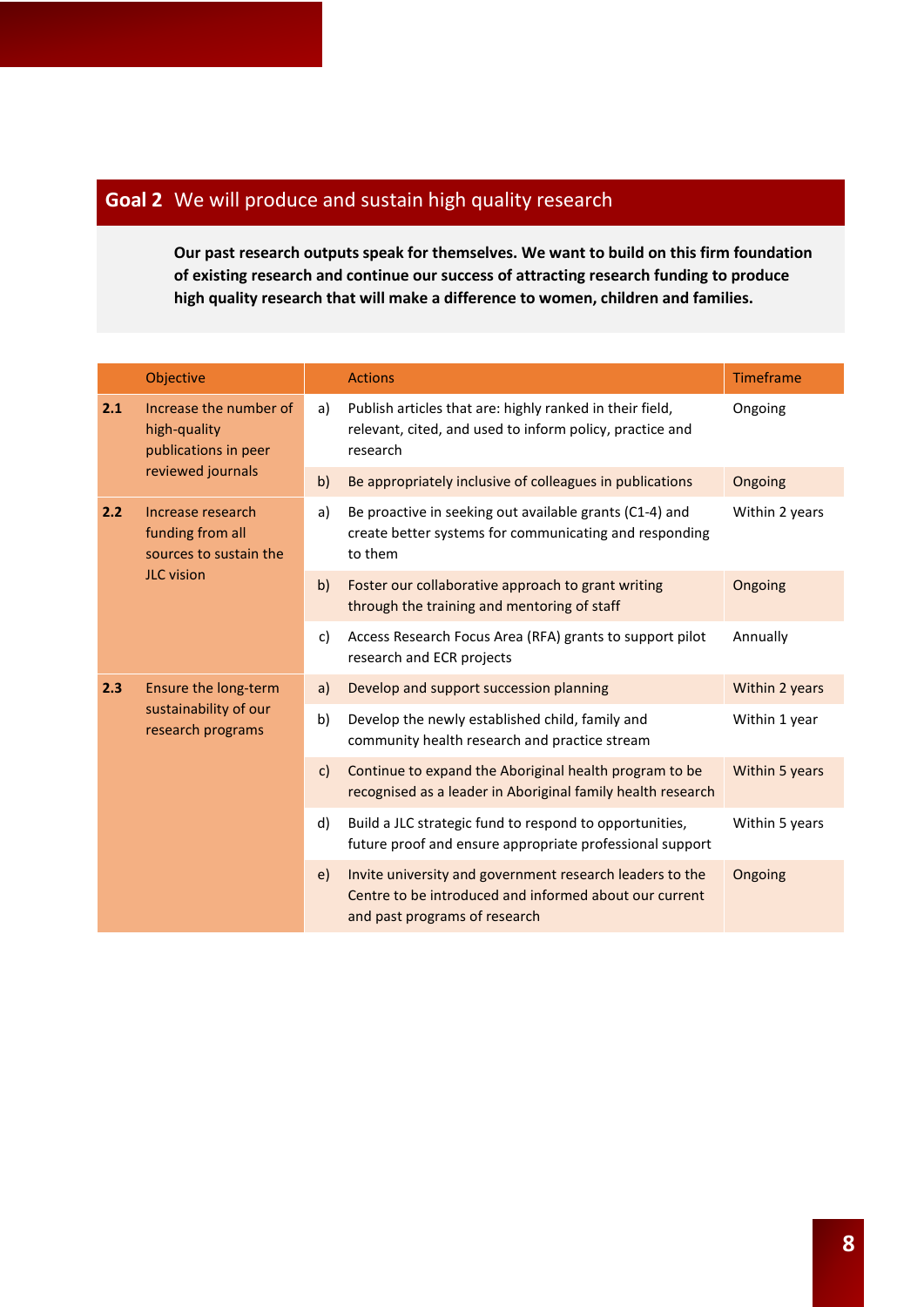#### **Goal 3** Our research will have local and global impact

**Our research aims to improve the lives of women, children and families. We want to have a recognised impact on local, national and global policies, programs, families and communities. We are proud of our translational research, which is increasingly recognised as world leading. There is potential to grow our reach so that we become the first point of contact for expert knowledge in the pregnancy and birth, breastfeeding, family violence, maternal and child health and contemporary parenting.**

|     | Objective                                                                                                   |              | <b>Actions</b>                                                                                                                                                                                                           | Timeframe      |
|-----|-------------------------------------------------------------------------------------------------------------|--------------|--------------------------------------------------------------------------------------------------------------------------------------------------------------------------------------------------------------------------|----------------|
| 3.1 | Promote and showcase<br>our world leading<br>research                                                       | a)           | Establish a biennial JLC research showcase for scholars,<br>clinicians and students                                                                                                                                      | Within 2 years |
|     |                                                                                                             | b)           | Devote ongoing resources and commitment to<br>collaboration with Marketing and Alumni and<br>Advancement to promote JLC achievements locally and<br>globally                                                             | Ongoing        |
|     |                                                                                                             | c)           | Refresh the JLC website including enhancing its search<br>capacity and building research area profiles                                                                                                                   | Within 1 year  |
|     |                                                                                                             | $\mathsf{d}$ | Maintain an active presence on relevant social media sites<br>and grow our network                                                                                                                                       | Ongoing        |
| 3.2 | Develop our knowledge<br>translation capacity<br>evenly across the<br>centre to ensure<br>meaningful impact | a)           | Ensure we have knowledge translation and impact plans<br>developed at the design phase of every major project                                                                                                            | Within 5 years |
|     |                                                                                                             | b)           | Provide education and other support to our postgrads<br>and Early Career Researchers (ECRs) to develop skills in<br>producing high quality reports and briefings from their<br>research, tailored to the target audience | Within 5 years |
| 3.3 | Contribute evidence-<br>based knowledge to<br>contemporary debates<br>about women, children<br>and families | a)           | Proactively work with the La Trobe Media Unit to<br>promote JLC research and provide expert comment                                                                                                                      | Ongoing        |
|     |                                                                                                             | b)           | Provide staff with media training (including social media)                                                                                                                                                               | Within 2 years |
|     |                                                                                                             | c)           | Encourage, mentor and support students and staff to<br>write about their research for publications such as The<br>Conversation and The Guardian                                                                          | Ongoing        |
| 3.4 | Maintain contact with<br>alumni and showcase<br>their achievements                                          | a)           | Create a process for establishing and maintaining contact<br>with student alumni                                                                                                                                         | Within 2 years |
|     |                                                                                                             | b)           | Build alumni profiles for the JLC newsletter and website                                                                                                                                                                 | Within 1 year  |